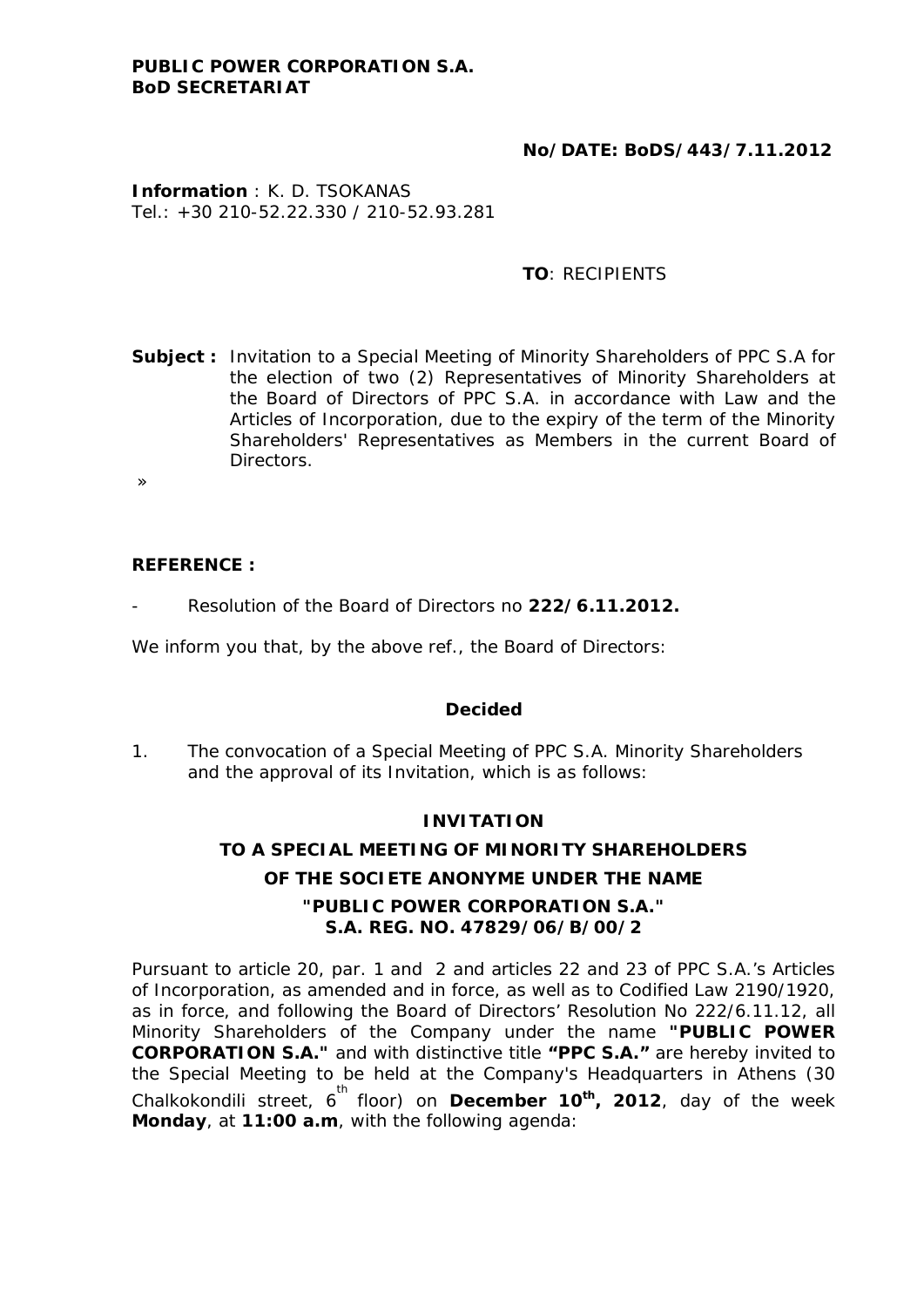"Election of two (2) new Representatives of Minority Shareholders at the Board of Directors of PPC S.A. in accordance with Law and the Articles of Incorporation, due to the expiry of the term of the Minority Shareholders' Representatives as Members in the current Board of Directors".

#### PARTICIPATION RIGHT IN THE SPECIAL MEETING

 In this Meeting, the Shareholders with right to participate and vote are those, who will be registered at the beginning of December  $5<sup>th</sup>$ , 2012, day of the week Wednesday (the  $5<sup>th</sup>$  day prior to the Special Meeting date – Record Date) in PPC S.A. Shareholders' registry, which is electronically kept at the company "Hellenic Exchanges S.A. Holding, Clearing, Settlement & Registry" (Hellenic Exchanges S.A. – EXAE), without share blocking required. Every ordinary share has the right of one vote. The shareholders' capacity is proved by providing a pertinent written certification by the above mentioned institution, or alternatively, via direct electronic connection of the Company with the registry of the latter. The shareholders' capacity must exist at the beginning of December  $5<sup>th</sup>$ , 2012, day of the week Wednesday (Record Date) and the pertinent written certification or the electronic verification with respect to the shareholders' capacity must be provided to the Company the latest until December  $7<sup>th</sup>$ , 2012, day of the week Friday, that is, the  $3<sup>rd</sup>$  day prior to the Special Meeting date. As regards the Company, participation and voting right at the Special Meeting is attributed only to those regarded as shareholder at the aforementioned Record Date. In case of non compliance with the provisions of article 28a of C.L. 2190/1920, as applicable, such shareholder may participate in the Special Meeting only following its permission.

## PROCEDURE FOR THE EXERCISE OF VOTING RIGHT BY PROXY

The Shareholders who wish to participate in the Special Meeting by proxy/ies representative/es, must send the pertinent proxy holder authorization form (Power of Attorney), which is available on the Company's website [www.dei.gr,](http://www.dei.gr/) to the Company's Corporate Announcements and Shareholders Services Unit (30, Chalkokondili Street, Athens 104 32, 5th floor, office 512), not later than December  $7<sup>th</sup>$ , 2012, day of the week Friday, that is the  $3<sup>rd</sup>$  day prior to the date of the Special Meeting.

Each shareholder may appoint up to three (3) proxy holders/representatives. However, if a shareholder holds shares of the company appeared in more than one securities account, the above limitation shall not prevent such shareholder from appointing separate proxy holders/representatives for the companies appearing in each securities account, as regards the Special Meeting.

A proxy holder/representative acting on behalf of several shareholders may cast votes differently for each shareholder. The proxy holder/representative is obliged to disclose to the Company, before the commencement of the Special Meeting, any fact which might be useful to the shareholders in assessing whether the proxy holder/representative might pursue interests other than the interest of the represented shareholder. A conflict of interest within this context may in particular arise in the event that the proxy holder/representative:

a) is a controlling shareholder of the Company, or is another entity controlled by such shareholder;

b) is a member of the Board of Directors or the management of the Company, or of a controlling shareholder or an entity controlled by such shareholder;

c) is an employee or an auditor of the Company, or of a controlling shareholder or an entity controlled by such shareholder;

d) is a spouse or relative of 1st degree with a natural person referred to in points a) to c).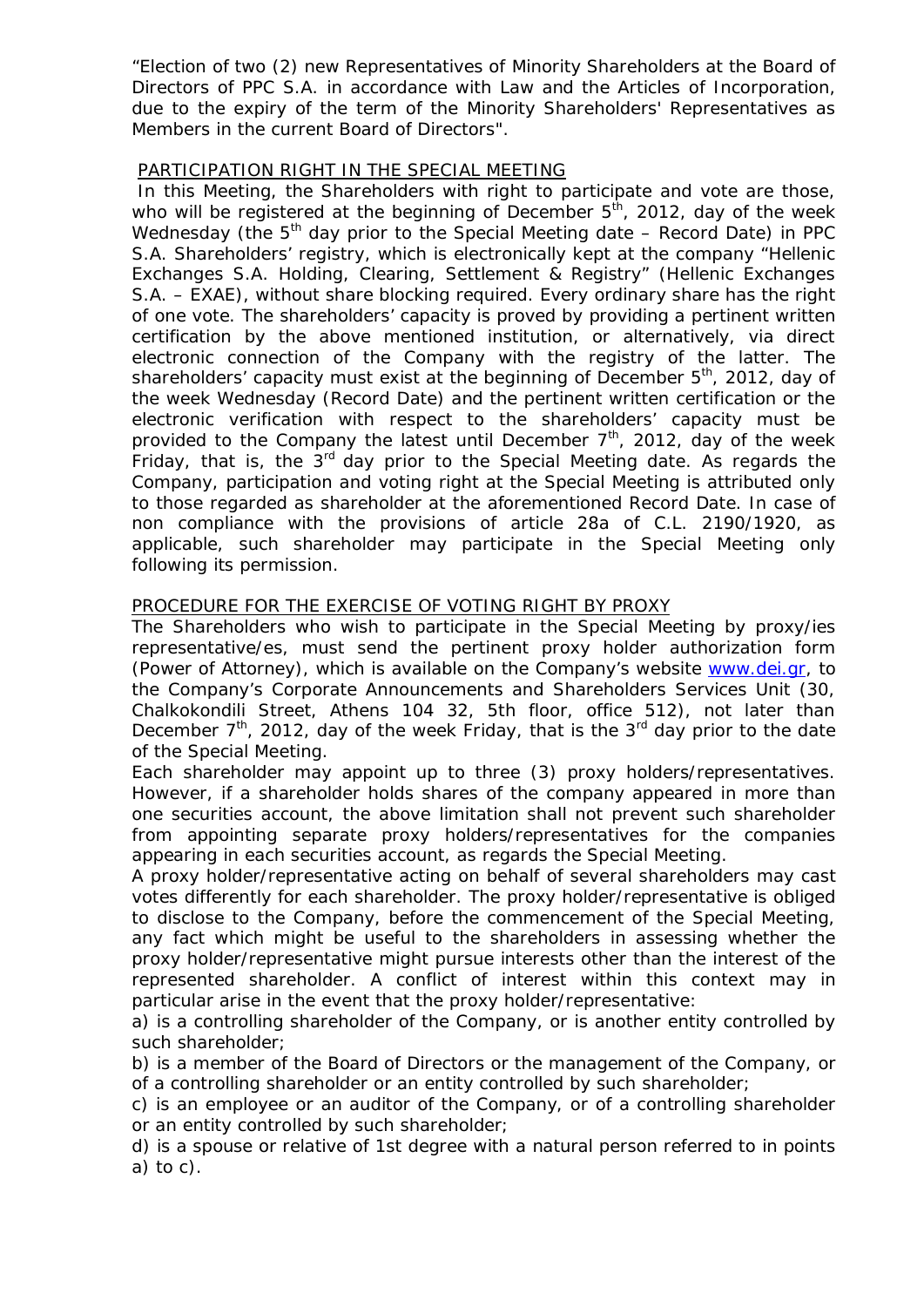The appointment and the revocation of appointment of a shareholder's proxy holder/representative shall be made in writing and shall be notified to the Company at least three (3) days prior to the date of the Meeting.

The shareholders are requested to ensure the successful dispatch of the proxy holder authorization form [power of attorney] and receipt thereof by the Company, by calling at the following numbers:  $+30, 210, 5230951, +30, 210$ 5293207 .

In order to attend the Special Meeting shareholders/representatives shall present an ID card. In case that the shareholder is a legal entity and has not appointed in accordance with the aforementioned procedure a proxy holder/srepresentative/s, then the legal representative of such shareholder shall also present his legalization documents, in order to attend the Special Meeting.

#### AVAILABLE DOCUMENTS AND INFORMATION

The present Invitation to the Shareholders, the proxy holder authorization form [power of attorney], the total number of shareholders and voting rights existing on the date of the present Invitation, the documents to be submitted to the Special Meeting, as well as any draft resolution for the proposed agenda item or any comment of the Board of Directors on the agenda item, if no resolution has been submitted for approval, and any draft resolution proposed by the shareholders, are or will be available, pursuant to the law and the Company's Articles of Incorporation, on the Company's website www.dei.gr, right after their notification to the Company.

The full text of the documents to be submitted to the Special Meeting, as well as of the draft resolutions and of any documents provided for in article 27 par. 3, cases c) and d) of C.L. 2190/1920 will be available in hard copy at the Company's headquarters in Athens (30, Chalkokondili str.).

In case a quorum has not been reached on the date set forth herein above, the Shareholders are again invited, in accordance with article 29 par. 2 of C.L. 2190/1920, as applicable, to a **Repeat Special Meeting,** at the Company's Headquarters in Athens (30 Chalkokondili str., 6th floor) on **December 20th , 2012**, day of the week **Thursday**, at **10:00 a.m,** with same as above Agenda.

In such Repeat Meeting, the Shareholders with right to participate and vote are those who will be registered at the beginning of December  $16<sup>th</sup>$ , 2012, day of the week Sunday, that is the  $4<sup>th</sup>$  day prior to the Special Meeting date (Record Date of repeat meetings) with PPC S.A. Shareholders' registry, which is electronically kept at the company "Hellenic Exchanges S.A. Holding, Clearing, Settlement & Registry" (Hellenic Exchanges S.A. – EXAE), without share blocking required. The pertinent written certification or the electronic verification with respect to the shareholders' capacity must be submitted to the Company not later than December  $17<sup>th</sup>$ , 2012, day of the week Monday, that is, the  $3<sup>rd</sup>$  day prior to the repeat Special Meeting date.

> Athens, November 6, 2012 The Board of Directors